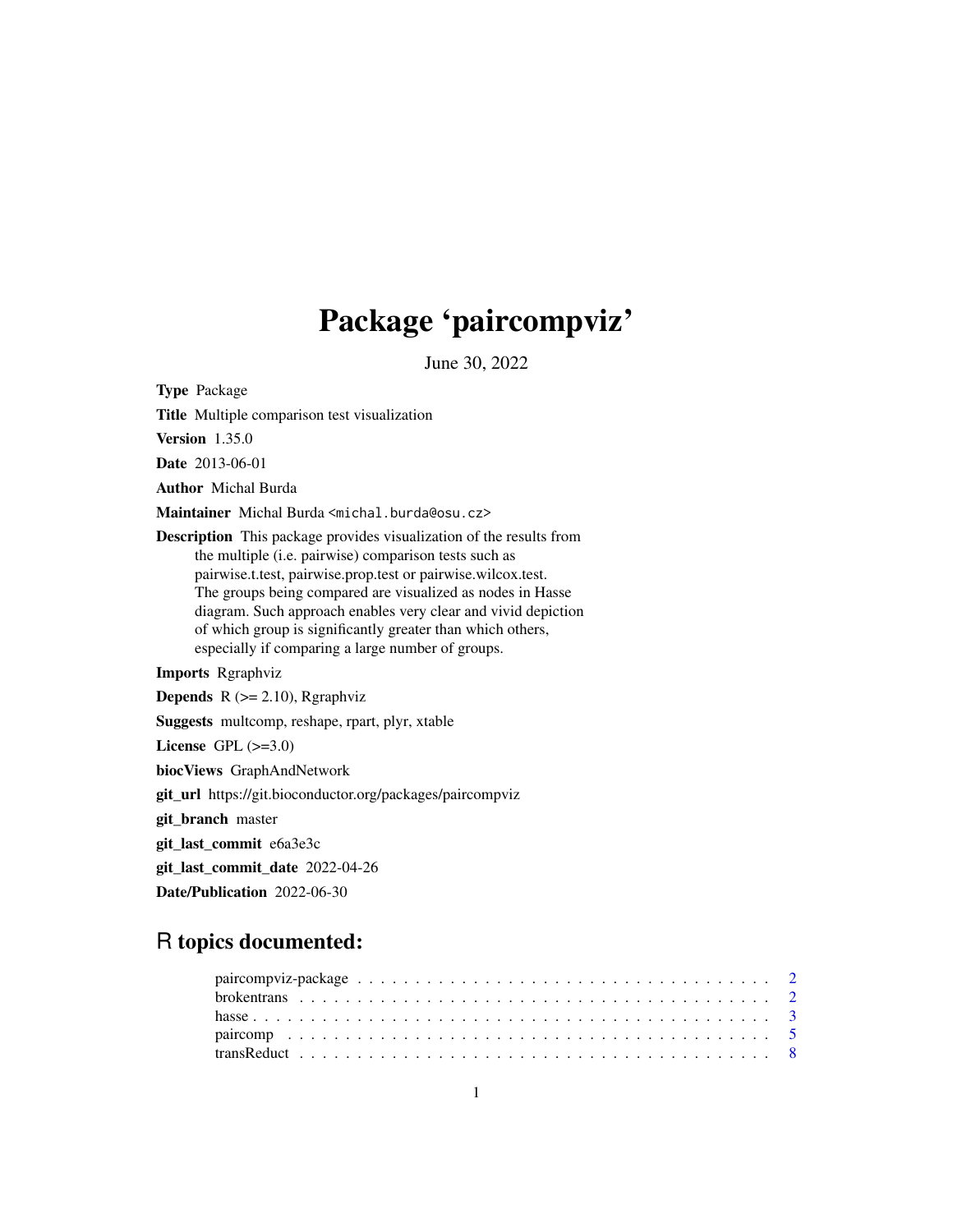# <span id="page-1-0"></span> $\blacksquare$

paircompviz-package *Multiple comparison test visualization*

# Description

This package provides visualization of the results from the multiple (i.e. pairwise) comparison tests such as pairwise.t.test, pairwise.prop.test or pairwise.wilcox.test. The groups being compared are visualized as nodes in Hasse diagram. Such approach enables very clear and vivid depiction of which group is significantly greater than which others, especially if comparing a large number of groups.

# Author(s)

Michal Burda <michal.burda@osu.cz>

# Examples

paircomp(InsectSprays\$count, InsectSprays\$spray, test="t")

| brokentrans |  |
|-------------|--|
|-------------|--|

Artificial dataset that suffers with broken transitivity of the pairwise *t-test comparisons*

# Description

This is a dataset of artificial data created to demonstrate that there exists a data sample such that pairwise comparisons using t-test break transitivity of the results, i.e. that if treatment 1 is significantly lower than 2 and treatment 2 is lower than 3, it is not always the case that also treatment 1 is significantly lower than 3.

#### Usage

data(brokentrans)

# Format

A data frame of two columns:

- 1. x is the measured value,
- 2. g is the treatment group.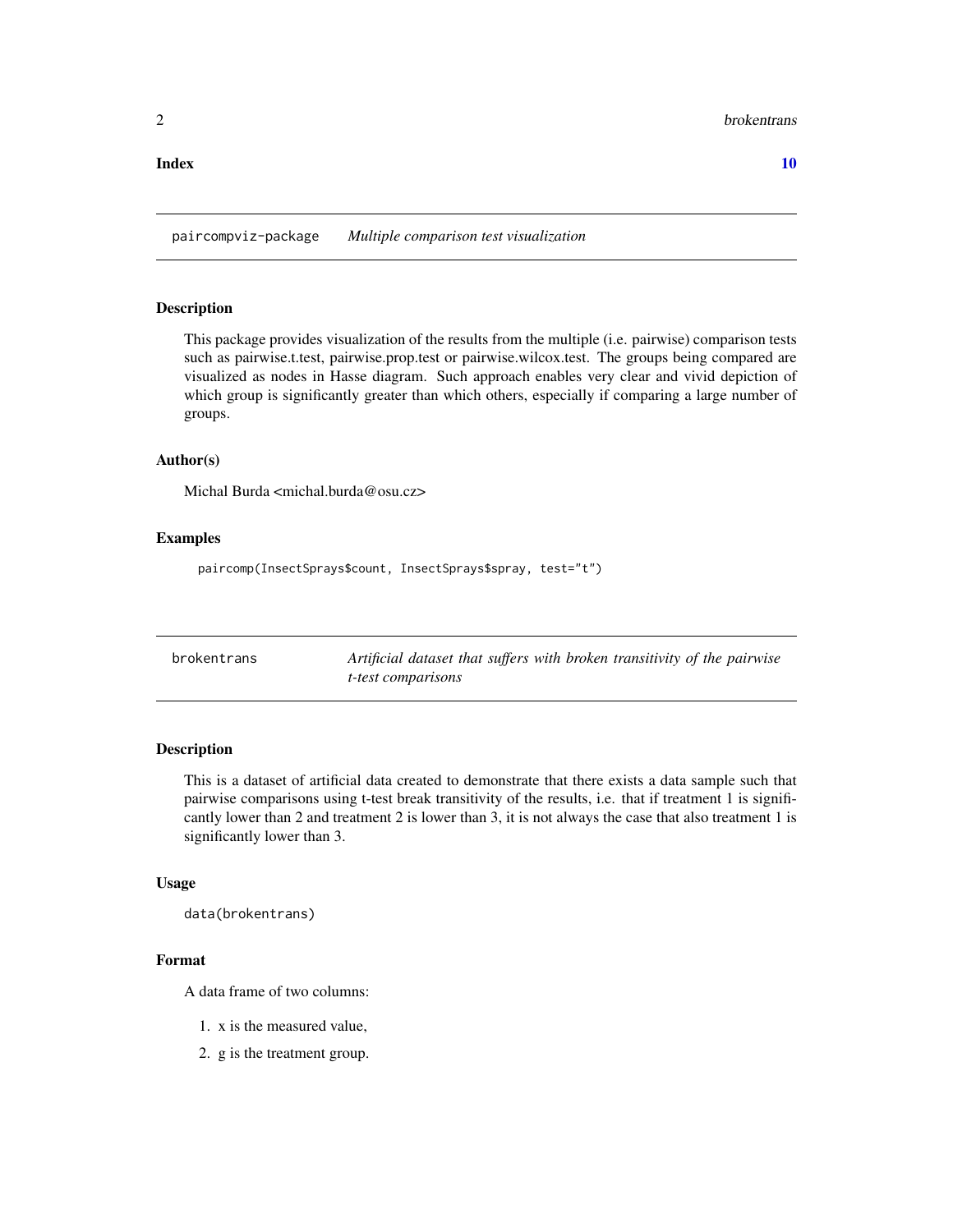# <span id="page-2-0"></span>hasse 3

# Examples

data(brokentrans)

```
# For \alpha = 10^{-9}, we obtain significant difference
# between 1-2, 2-3, but not 1-3.
tapply(brokentrans$x, brokentrans$g, mean)
pairwise.t.test(brokentrans$x, brokentrans$g, pool.sd=FALSE)
```
<span id="page-2-1"></span>hasse *Visualization of Hasse diagram specified by an adjacency matrix*

# Description

Given an adjacency matrix, this function displays the corresponding Hasse diagram. This is a wrapper function for graph creation using the Rgraphviz package.

# Usage

```
hasse(e,
      v=NULL,
      elab="",
      ecol="black",
      ebg="gray",
      vcol="black",
      vbg="white",
      vsize=1,
      fvlab=".",
      fvcol="black",
      fvbg="white",
      fvsize=1,
      febg="black",
      fesize=1,
      main=paste("Hasse Diagram of", deparse(substitute(e))),
      compress=FALSE)
```
# Arguments

| e            | An adjacency matrix, with $e_{i,j}$ indicating the edge size between vertices i and j<br>$(e_{i,j} = 0$ means no edge between i and j). The matrix must be rectangular with<br>non-negative non-missing values.                                                                                    |
|--------------|----------------------------------------------------------------------------------------------------------------------------------------------------------------------------------------------------------------------------------------------------------------------------------------------------|
| $\mathsf{v}$ | Vector of names of the vertices. If null, the vertex names will be obtained from<br>column names of adjacency matrix e.                                                                                                                                                                            |
| elab         | Labels of the edges. If it is a scalar value, all edges would have the same label.<br>Otherwise, $elab$ must be a rectangular matrix (similar to adjacency matrix $e$ ). A<br>value on <i>i</i> -th row and <i>j</i> -th column is a label of the edge between vertex <i>i</i> and<br>vertex $i$ . |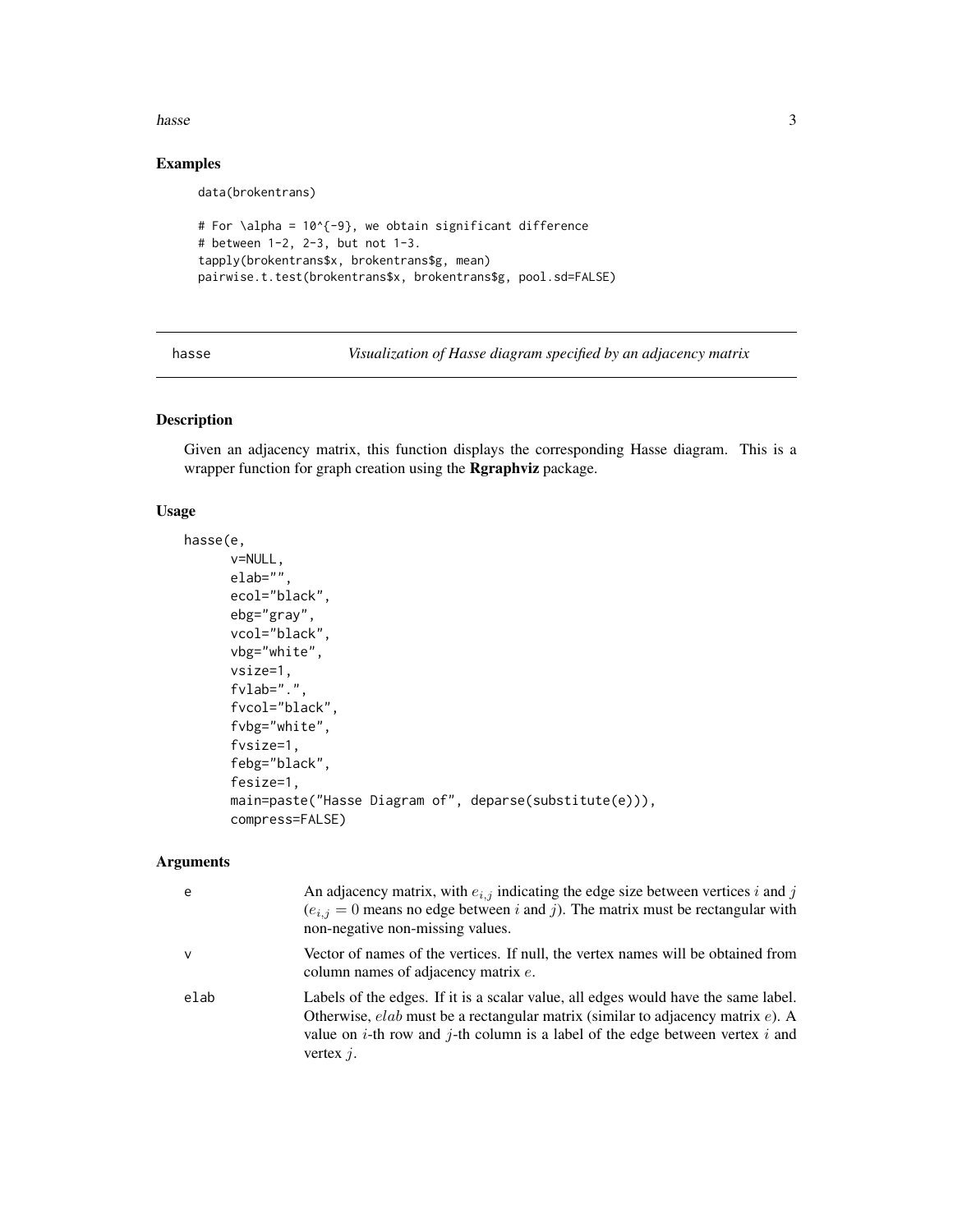| ecol     | Edge label color. If scalar, all edge labels have the same color. Otherwise, ecol<br>must be in the form of adjacency matrix: a value on $i$ -th row and $j$ -th column is<br>a color of the label of the edge between vertex $i$ and vertex $j$ . |
|----------|----------------------------------------------------------------------------------------------------------------------------------------------------------------------------------------------------------------------------------------------------|
| ebg      | Edge line color. If scalar, all edges have the same color. Otherwise, ebg must be<br>in the form of adjacency matrix: a value on $i$ -th row and $j$ -th column is a color<br>of the edge between vertex $i$ and vertex $j$ .                      |
| vcol     | Vertex label color. If scalar, all vertices have the same label color. Otherwise,<br><i>vcol</i> must be a vector of the size corresponding to the number of vertices.                                                                             |
| vbg      | Vertex background color. If scalar, all vertices have the same background color.<br>Otherwise, <i>vcol</i> must be a vector of the size corresponding to the number of<br>vertices.                                                                |
| vsize    | Vertex sizes. If scalar, all vertices have the same size in the image. Otherwise,<br><i>vsize</i> must be a vector of the size corresponding to the number of vertices.                                                                            |
| fvlab    | Labels of "dot" vertices. Must be scalar.                                                                                                                                                                                                          |
| fvcol    | "dot" vertex label color. Must be scalar.                                                                                                                                                                                                          |
| fvbg     | "dot" vertex background color. Must be scalar.                                                                                                                                                                                                     |
| fvsize   | "dot" vertex size. Must be scalar.                                                                                                                                                                                                                 |
| febg     | Color of edges introduced by edge compression. Must be scalar.                                                                                                                                                                                     |
| fesize   | Thickness of edges introduced by edge compression. Must be scalar and non-<br>negative.                                                                                                                                                            |
| main     | Main title of the diagram.                                                                                                                                                                                                                         |
| compress | TRUE if the edges should be compressed, i.e. if the maximum bi-cliques have to<br>be found in the graph and replaced with a "dot" vertex. (See examples.)                                                                                          |

# Details

This function depicts a Hasse diagram specified with an adjacency matrix  $e$ . Hasse diagram is a visualization of partially ordered set, by drawing its transitive reduction as an oriented graph. Each vertex corresponds to an element of the set. There is an edge between vertex i and vertex j iff  $i < j$ and there is no z such that  $i < z < j$ .

The function is also capable of edge compression via introducing the "dot" edges: Let  $U, V$  be two disjoint non-empty sets of edges, such that for each  $u$  from  $U$  and  $v$  from  $V$ , there exists an edge from u to v. (The number of such edges equals  $|U| \cdot |V|$ .) Starting from  $|U| > 2$  and  $|V| > 2$ , the Hasse diagram may become too complicated and hence confusing. Therefore a compress argument exists in this function that enables "compression" of the edges in such a way that a new "dot" node w is introduced and  $|U| \cdot |V|$  edges between sets U and V are replaced with  $|U| + |V|$  edges from set  $U$  to node  $w$  and from node  $w$  to set  $V$ .

# Value

Nothing.

# Author(s)

Michal Burda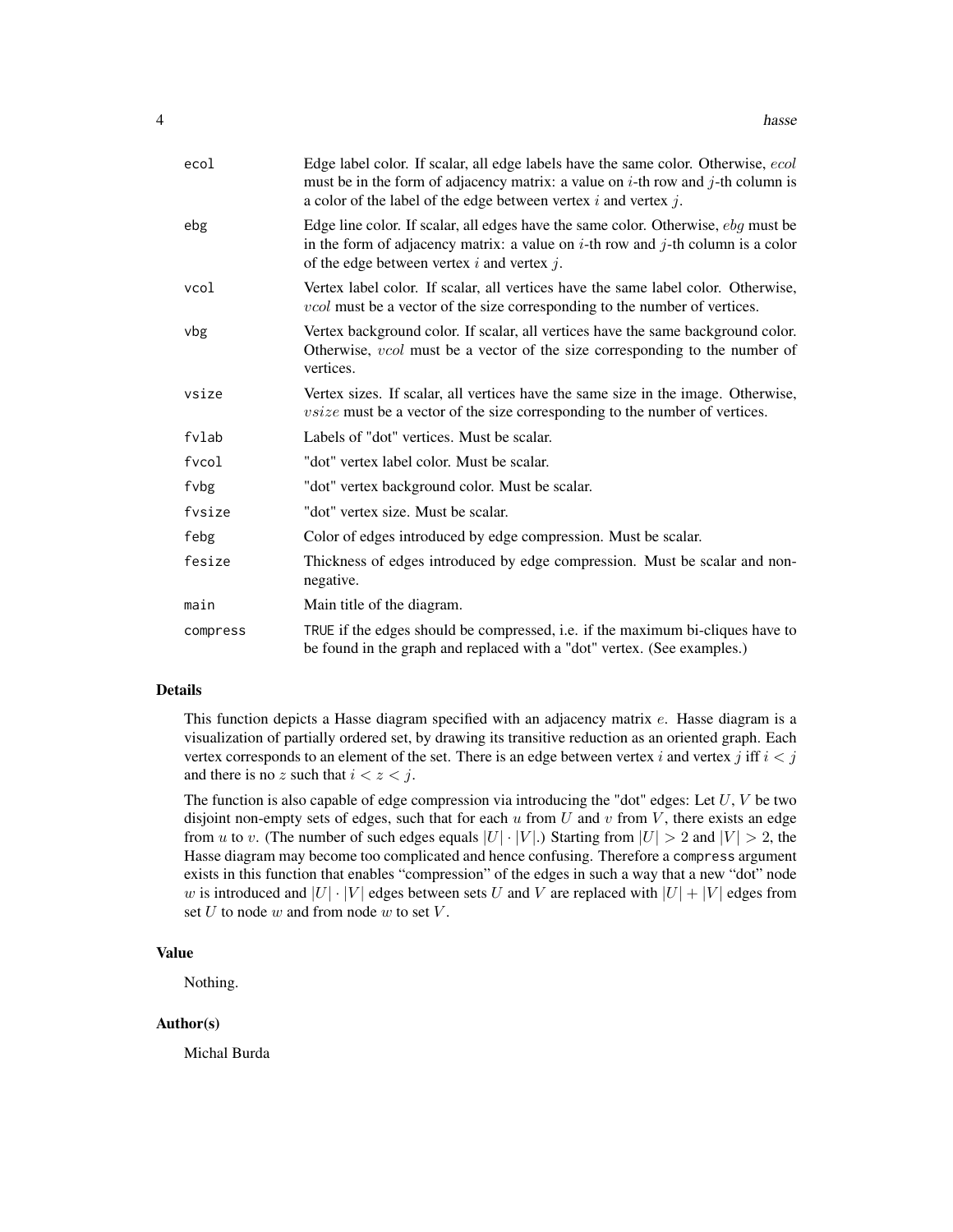# <span id="page-4-0"></span>paircomp 55 to 55 to 55 to 55 to 55 to 55 to 55 to 55 to 55 to 55 to 55 to 55 to 55 to 55 to 55 to 55 to 55 to

# See Also

[paircomp](#page-4-1)

# Examples

```
# linear order
e \le - matrix(c(0, 1, 1, 0, 0, 1, 0, 0, 0), nrow=3, byrow=TRUE)
hasse(e)
# prepare adjacency matrix
m <- matrix(0, byrow=TRUE, nrow=5, ncol=5)
m[3, 1] <- 1
m[3, 2] <- 1
m[4, 1] < -9m[4, 2] <- 1
m[5, 1] <- 1
m[5, 2] <- 1
m
mc < - mmc[mc > 0] <- "red"
ms < - mms[ms > 0] \le - "blue"
# view m with default settings
hasse(m, ebg="black")
# view m WITHOUT edge compression and some fancy adjustments
hasse(v=c("a", "b", "c", "d", "e"),
           vcol=c(gray(0.5), gray(1), rep(gray(0), 3)),
           vbg=gray(5:1/5), vsize=1:5, e=m, ecol=mc, ebg=ms, elab=m,
           compress=FALSE)
# view m WITH edge compression and some fancy adjustments
hasse(v=c("a", "b", "c", "d", "e"),
           vcol=c(gray(0.5), gray(1), rep(gray(0), 3)),vbg=gray(5:1/5), vsize=1:5, e=m, ecol=mc, ebg=ms, elab=m,
           compress=TRUE)
```
<span id="page-4-1"></span>paircomp *Visualization of multiple pairwise comparison test results*

# Description

This function performs multiple pairwise comparison tests on given data and views the results in the form of Hasse diagram.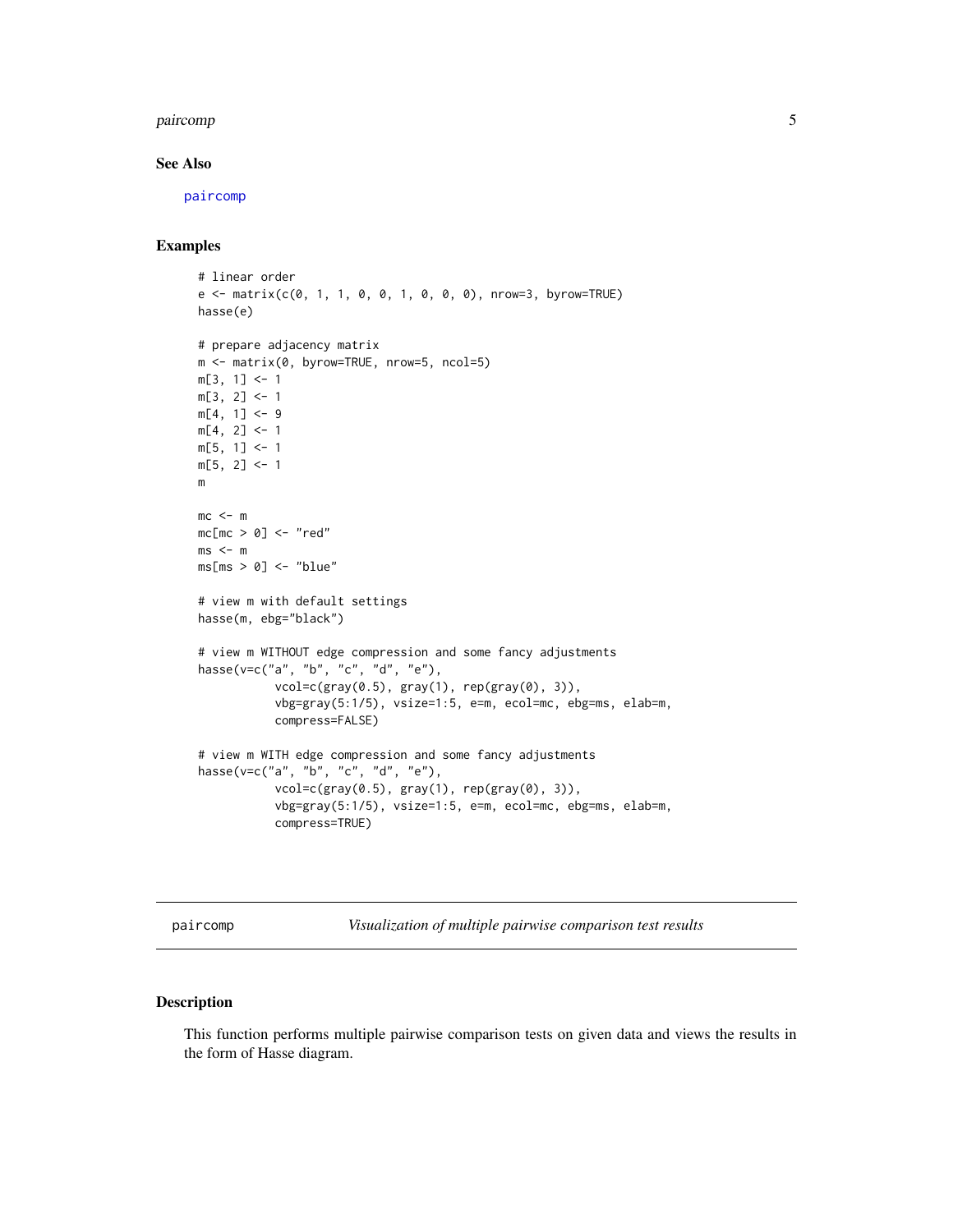# 6 paircomp

# Usage

```
paircomp(obj,
         grouping=NULL,
         test=c("t", "prop", "wilcox"),
         level=0.05,
        main=NULL,
         compress=TRUE,
        visualize=c("position", "size", "pvalue"),
         result=FALSE,
         draw=TRUE,
         ...)
```
# Arguments

| obj       | either a vector or an object of class g1ht as returned from the g1ht function of<br>the multcomp package.                                                                                                                                                                                                                                                                                            |
|-----------|------------------------------------------------------------------------------------------------------------------------------------------------------------------------------------------------------------------------------------------------------------------------------------------------------------------------------------------------------------------------------------------------------|
|           | If obj is an object of class glht, then arguments grouping and test may<br>be arbitrary, because they will be not used. Otherwise, if test equals "t" or<br>"wilcox", obj should be a numeric vector of responses, and if test equals<br>"prop", obj should be a vector of $0$ 's and $1$ 's.                                                                                                        |
| grouping  | a grouping factor. If obj is a numeric vector, grouping must be a factor. If obj<br>is an object of class glht, grouping should be NULL.                                                                                                                                                                                                                                                             |
| test      | a name of the test to use. If obj is an object of class glht, the value of test does<br>not have any effect. Otherwise, the values determine the type of the pairwise<br>comparison test procedure. Allowed values "t", "prop" or "wilcox" imply in-<br>ternal call of pairwise.t.test(), pairwise.prop.test() or pairwise.wilcox.test(),<br>respectively.                                           |
| level     | the maximum p-value that will be considered as significant; i.e. pairwise test<br>results with p-value lower than the specified level will be represented with an<br>edge in the resulting Hasse diagram.                                                                                                                                                                                            |
| main      | main title of the diagram.                                                                                                                                                                                                                                                                                                                                                                           |
| compress  | TRUE if the edges should be compressed, i.e. if the maximum bi-cliques have to<br>be found in the graph and replaced with a "dot" vertex. (See examples.)                                                                                                                                                                                                                                            |
| visualize | vector of additional information to be included in the diagram: "position"<br>enables vertex background color to be derived from the treatment's proportion<br>("prop" test) or mean value (otherwise); "size" enables vertex size to corre-<br>spond to the treatment's sample size; "pvalue" sets the edges' line thickness<br>accordingly to p-value (lower p-value corresponds to thicker line). |
| result    | whether to return test results as a return value.                                                                                                                                                                                                                                                                                                                                                    |
| draw      | whether to render the diagram.                                                                                                                                                                                                                                                                                                                                                                       |
| $\cdots$  | other arguments that will be passed to the underlying function that performs pair-<br>wise comparisons (e.g. pairwise.t.test, pairwise.prop.test or pairwise.wilcox.test.                                                                                                                                                                                                                            |

<span id="page-5-0"></span>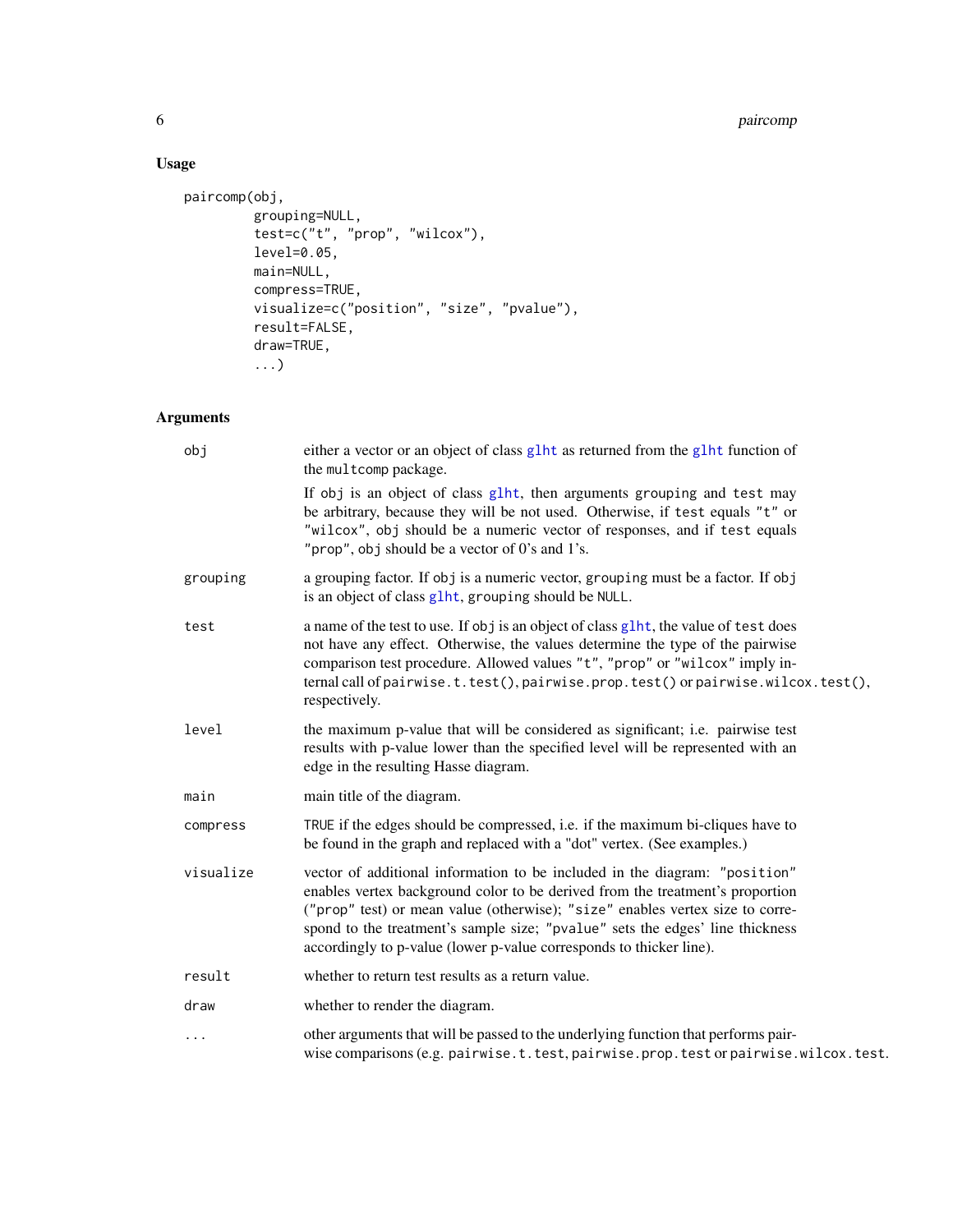# <span id="page-6-0"></span>paircomp and the contract of the contract of the contract of the contract of the contract of the contract of the contract of the contract of the contract of the contract of the contract of the contract of the contract of t

#### Details

All treatments in a set are compared in pairs using a selected statistical test. If the results form a partially ordered set, they can be viewed in a Hasse diagram.

Hasse diagram is a graph with each treatment being represented as a vertex. An edge is drawn downwards from vertex y to vertex x if and only if treatment x is significantly lower than treatment y, and there is no such treatment z that x was lower than z and z lower than y. Each edge is connected to exactly two vertices: its two endpoints. If there does not exist a path between some two treatments, it means that these two treatments are incomparable (i.e. the difference among them is not statistically significant).

The function accepts two types of inputs: either an instance of class [glht](#page-0-0) or a vector obj of measured values and a factor grouping of treatments.

The [glht](#page-0-0) object may be obtained from function glht of the **multcomp** package and set as the obj argument. Argument grouping must be NULL, in that case.

If obj is a numeric vector of measured values, grouping must not be NULL and also a type of statistical test must be selected by setting test argument.

Edge compression (introducing "dot" edges):

Sometimes, pairwise comparison tests may yield in such bipartite setting that each pair of nodes of some two node subsets would be inter-connected with an edge (without any edge between nodes in the same subset). More specifically, let  $U, V$  be two disjoint non-empty sets of edges, such that for each u from U and v from V, there exists an edge from u to v. (The number of such edges equals  $|U| \cdot |V|$ .) Starting from  $|U| > 2$  and  $|V| > 2$ , the Hasse diagram may become too complicated and hence confusing. Therefore a compress argument exists in this function that enables "compression" of the edges in such a way that a new "dot" node w is introduced and  $|U| \cdot |V|$  edges between sets U and V are replaced with  $|U| + |V|$  edges from set U to node w and from node w to set V.

# Value

If argument result is TRUE, the function returns everything that is returned by the underlying test function ([pairwise.t.test](#page-0-0), [pairwise.prop.test](#page-0-0) or [pairwise.wilcox.test](#page-0-0) accordingly to the test argument), or a copy of the obj argument, if obj is an instance of class [glht](#page-0-0).

# Author(s)

Michal Burda

# See Also

[pairwise.t.test](#page-0-0), [pairwise.prop.test](#page-0-0), [pairwise.wilcox.test](#page-0-0), [glht](#page-0-0) [hasse](#page-2-1)

# Examples

```
# Example of test="prop":
o \leq c(\text{rep}(1, 10), \text{rep}(0, 10), \text{rep}(c(0,1), 5))g \leftarrow c(rep(1,10), rep(2, 10), rep(3, 10))paircomp(o, g, test="prop")
# Example of test="t" and test="wilcox":
```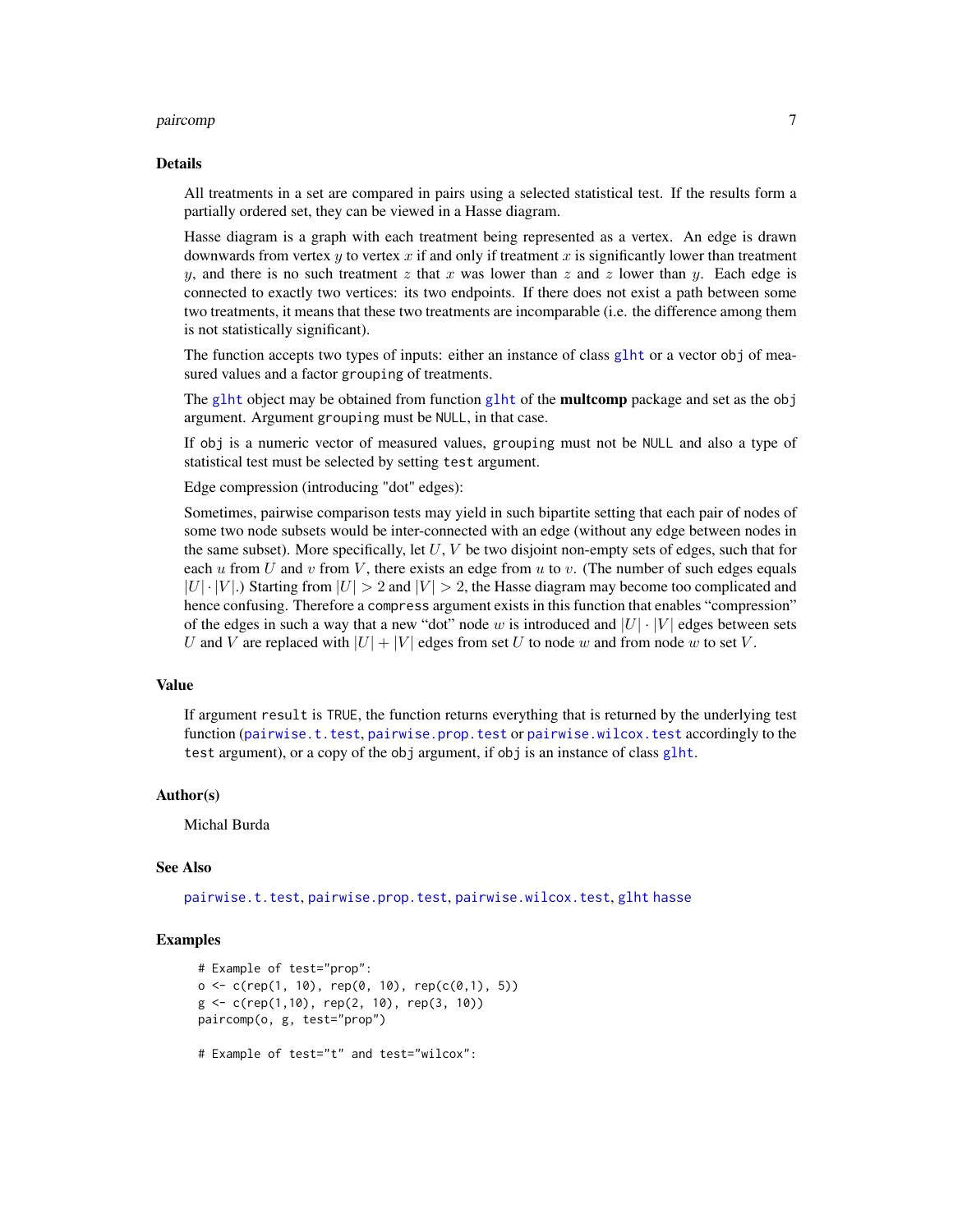# <span id="page-7-0"></span>8 transReduct transPolarization of the contract of the contract of the contract of the contract of the contract of the contract of the contract of the contract of the contract of the contract of the contract of the contrac

```
paircomp(InsectSprays$count, InsectSprays$spray, test="t")
paircomp(InsectSprays$count, InsectSprays$spray, test="wilcox")
# Example of t-test with non-pooled SD and Bonferroni adjustment
# for multiple comparisons:
paircomp(InsectSprays$count, InsectSprays$spray, test="t",
         pool.sd=FALSE, p.adjust.method="bonferroni")
# Compare diagrams with and without compressed edges:
paircomp(InsectSprays$count, InsectSprays$spray, test="t",
         compress=FALSE)
paircomp(InsectSprays$count, InsectSprays$spray, test="t",
         compress=TRUE)
# perform Tukey test:
library(rpart) # for car90 dataset
library(multcomp) # for glht() function
aovR <- aov(Price ~ Type, data = car90)
glhtR < - glht(aovR, linfct = mcp(Type = "Tukey"))paircomp(glhtR)
```
transReduct *Remove transitive edges from an adjacency matrix*

#### **Description**

This function removes transitive edges from an adjacency matrix.

#### Usage

```
transReduct(e)
```
#### Arguments

e an adjacency matrix, i.e. a rectangular matrix with value  $e_{i,j}$  above zero indicating an edge between vertices  $i$  and  $j$  of the corresponding graph.

# Details

This function takes an adjacency matrix as the argument e. Both rows and columns correspond to graph vertices, with value  $e_{i,j}$  above zero indicating an edge between vertices i and j. The function removes all transitive edges, i.e. sets to zero corresponding elements of matrix e. The transitive edge is such an edge between vertices  $i$  and  $j$  that after removing it from the graph, there still exists a path from  $i$  to  $j$ .

# Value

An adjacency matrix  $e$  with transitive edges being removed.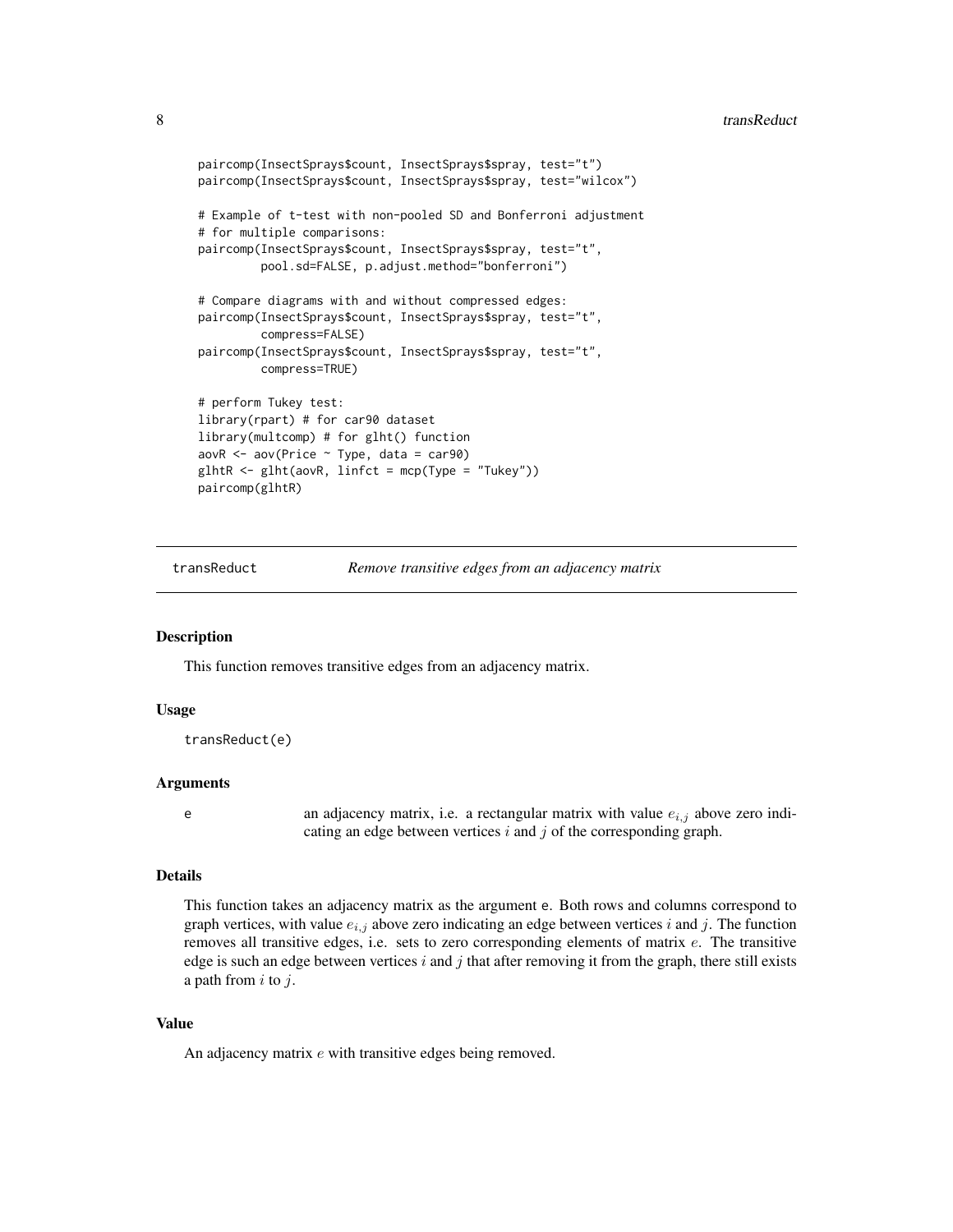# <span id="page-8-0"></span>transReduct 9

# Author(s)

Michal Burda

# See Also

[paircomp](#page-4-1), [hasse](#page-2-1)

# Examples

```
e <- matrix(c(0, 1, 1, 0, 0, 1, 0, 0, 0), nrow=3, byrow=TRUE)
transReduct(e)
```